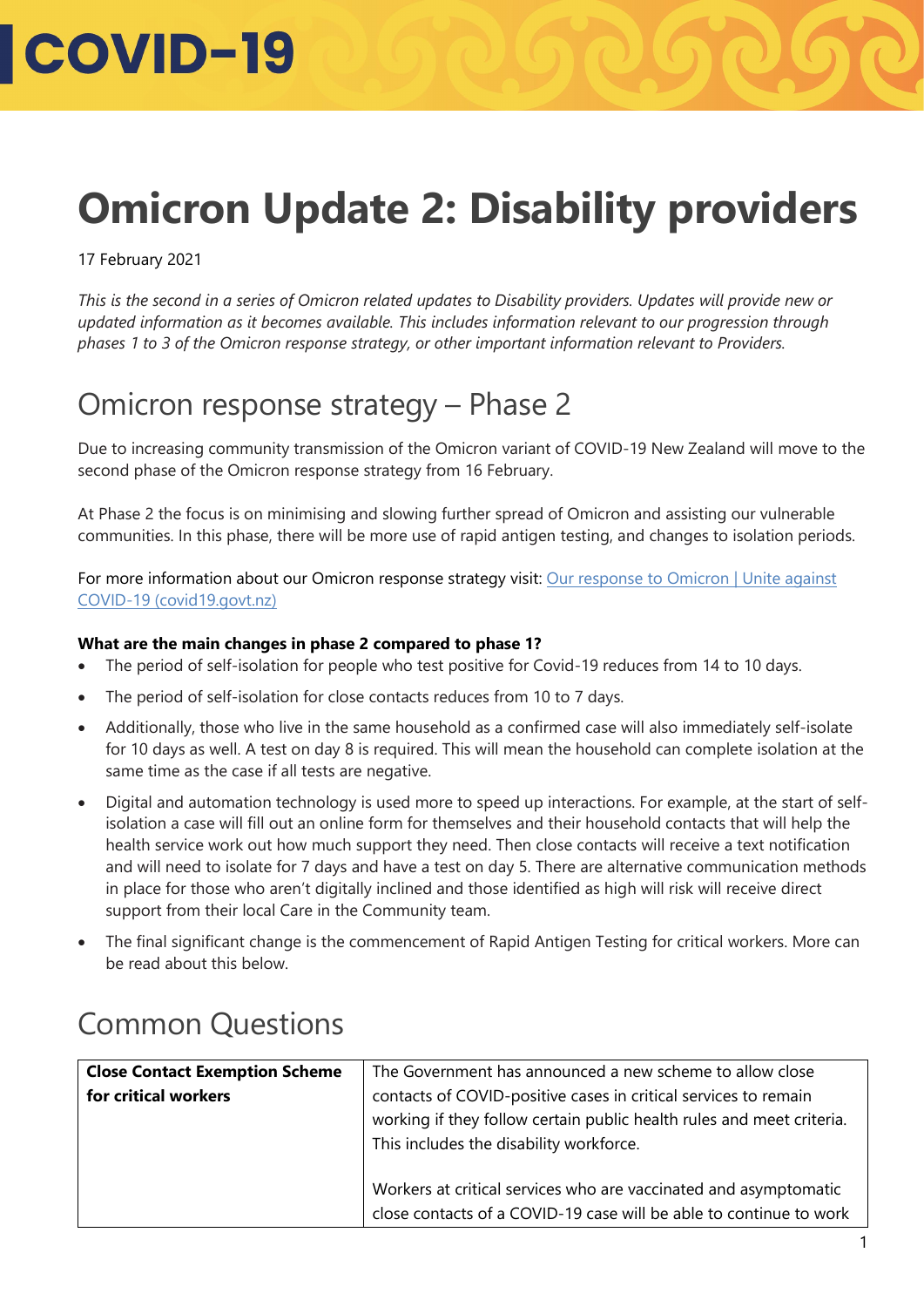|                                      | if they return a negative rapid antigen test (RAT) prior to each<br>day/shift they are at work during the isolation period, and follow<br>specific health protocols. They will only be allowed to go to work -<br>not anywhere else.<br>Under this scheme critical workers who have been identified as a<br>close contact but have no symptoms of COVID-19 will be able to<br>go to a local supply agent and pick up a RAT kit, which will include<br>10 rapid antigen tests.<br>To find out more about the Close Contact Exemption Scheme or to<br>register, visit business.govt.nz: Testing and isolation requirements<br>for businesses during Omicron   business.govt.nz                                                                                                                                                                               |
|--------------------------------------|------------------------------------------------------------------------------------------------------------------------------------------------------------------------------------------------------------------------------------------------------------------------------------------------------------------------------------------------------------------------------------------------------------------------------------------------------------------------------------------------------------------------------------------------------------------------------------------------------------------------------------------------------------------------------------------------------------------------------------------------------------------------------------------------------------------------------------------------------------|
| <b>Access to rapid antigen tests</b> | Who can access rapid antigen tests at this time?<br>Under the public health response rapid antigen tests (RATs) are<br>being prioritised for three groups:<br>1. Healthcare and Emergency Service Workforce, including<br>those who work as Disability support providers, at District<br>Health Boards, GPs, Pharmacies, Aged Residential Care<br>facilities, Police, Corrections, FENZ and Managed Isolation<br>Quarantine Facilities.<br>2. Priority populations, who are at heightened risk when<br>symptomatic, including disabled people<br>3. Critical workers registered under the close contact<br>exemption scheme.                                                                                                                                                                                                                               |
|                                      | Where do they get RATs from?<br>The Healthcare, Disability and Emergency Service Workforce will be<br>able to access RATs from their employer.<br>Priority populations, inclusive of disabled people will be able to<br>have a supervised RAT performed by their GP or community<br>provider, who will record the results.<br>Critical workers registered under the close contact exemption<br>scheme who are asymptomatic and fully vaccinated, have been<br>identified as a close contact and need a test to go to work can get<br>RATs from a collection site.<br>Collection sites are listed on Healthpoint and in many cases are<br>existing COVID-19 testing facilities. There are nearly 100 RATs<br>collection sites ready to go and more will be added as demand<br>increases due to increasing numbers and spread of cases and close<br>contacts |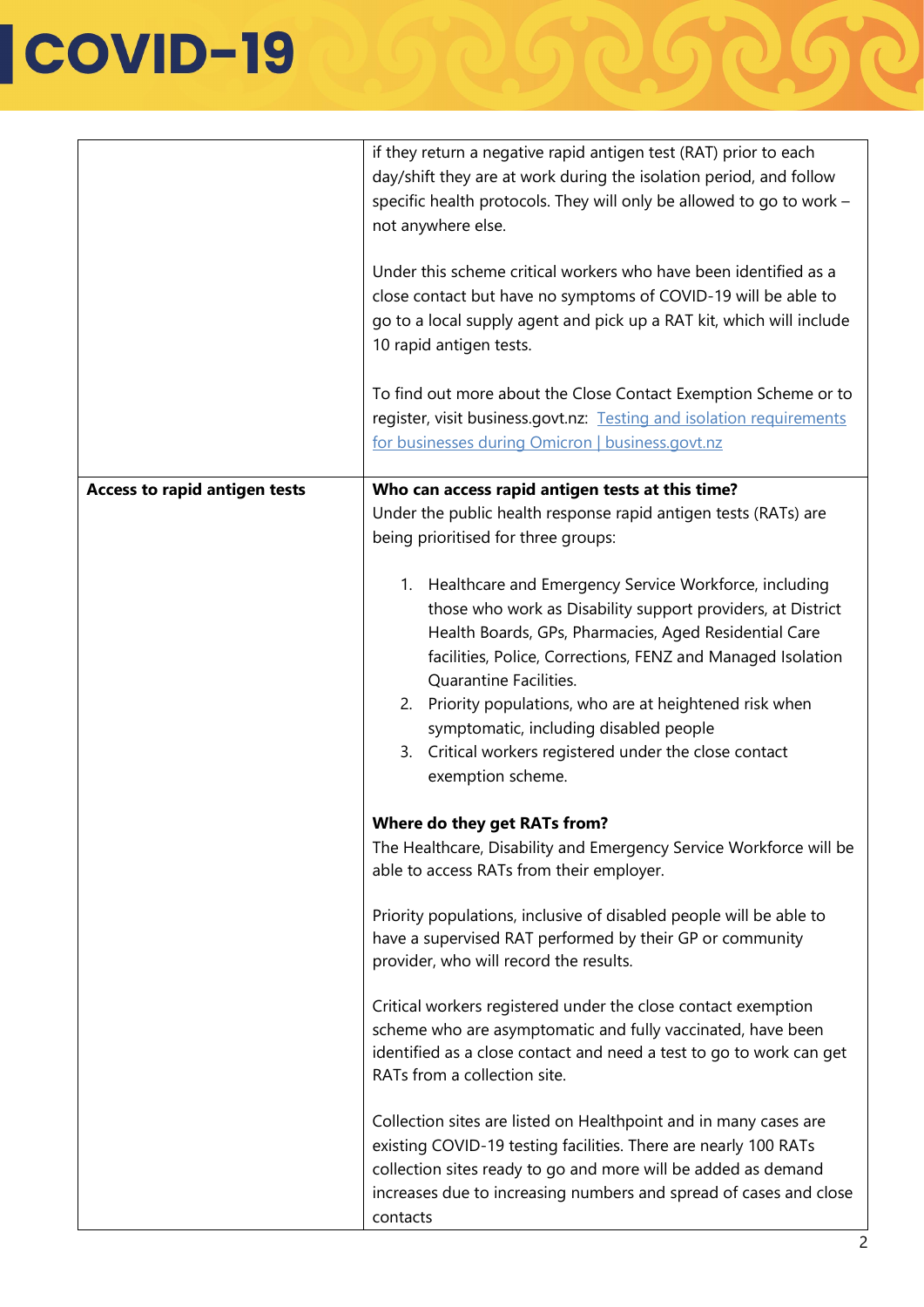|                                                                                       | To find your nearest collection site vist Healthpoint and search your<br>local area: COVID-19 RATs Testing sites for healthcare and critical<br>workers   Healthpoint                                                                                                                                                                                                                   |
|---------------------------------------------------------------------------------------|-----------------------------------------------------------------------------------------------------------------------------------------------------------------------------------------------------------------------------------------------------------------------------------------------------------------------------------------------------------------------------------------|
|                                                                                       | What do workers need to provide at a collection site to collect<br><b>RATs?</b><br>Workers must be vaccinated to be eligible for the Close Contact<br>Exemption Scheme, so as well as their vaccine pass, workers will<br>need to show:                                                                                                                                                 |
|                                                                                       | a letter from the Critical Services Register OR their critical<br>$\bullet$<br>worker authorisation letter from their employer to prove they<br>are a critical worker in a critical business,<br>personal ID like a Driver's Licence to prove who they are, and<br>$\bullet$<br>the text message confirming they are a close contact and<br>$\bullet$<br>therefore eligible for a test. |
|                                                                                       | Should unwell workers use collection sites?<br>People should not turn up to a collection site if they are unwell.<br>They should call their health provider or Healthline, and they<br>should still get a PCR test.                                                                                                                                                                     |
|                                                                                       | Can an employer collect RATs on behalf of their workers?<br>Yes, they just need to provide the above information.                                                                                                                                                                                                                                                                       |
|                                                                                       | What happens if a site gets multiple close contacts as a result<br>of a case?                                                                                                                                                                                                                                                                                                           |
|                                                                                       | In some cases, there may be large number of contacts at a specific<br>work site/location. The local DHB and Public Health Unit will work<br>with the site to supply a quantity of RATs directly to the business.                                                                                                                                                                        |
| <b>Disability provider access to rapid</b><br>antigen tests through the PPE<br>portal | In addition, or as an alternative to the Close Contact Exemption<br>Scheme, Disability support providers can order a supply of rapid<br>antigen tests (RATs) for their staff directly from the Ministry's PPE<br>Portal as a publicly funded health and disability system<br>organisation.                                                                                              |
|                                                                                       | Rapid Antigen Testing guidelines for Community Providers are<br>available here: Rapid Antigen Testing Guidelines for Community<br><b>Providers   Ministry of Health</b>                                                                                                                                                                                                                 |
|                                                                                       | Additional information about accessing RATs for people employing<br>their own support workers will be provided shortly by the Ministry.                                                                                                                                                                                                                                                 |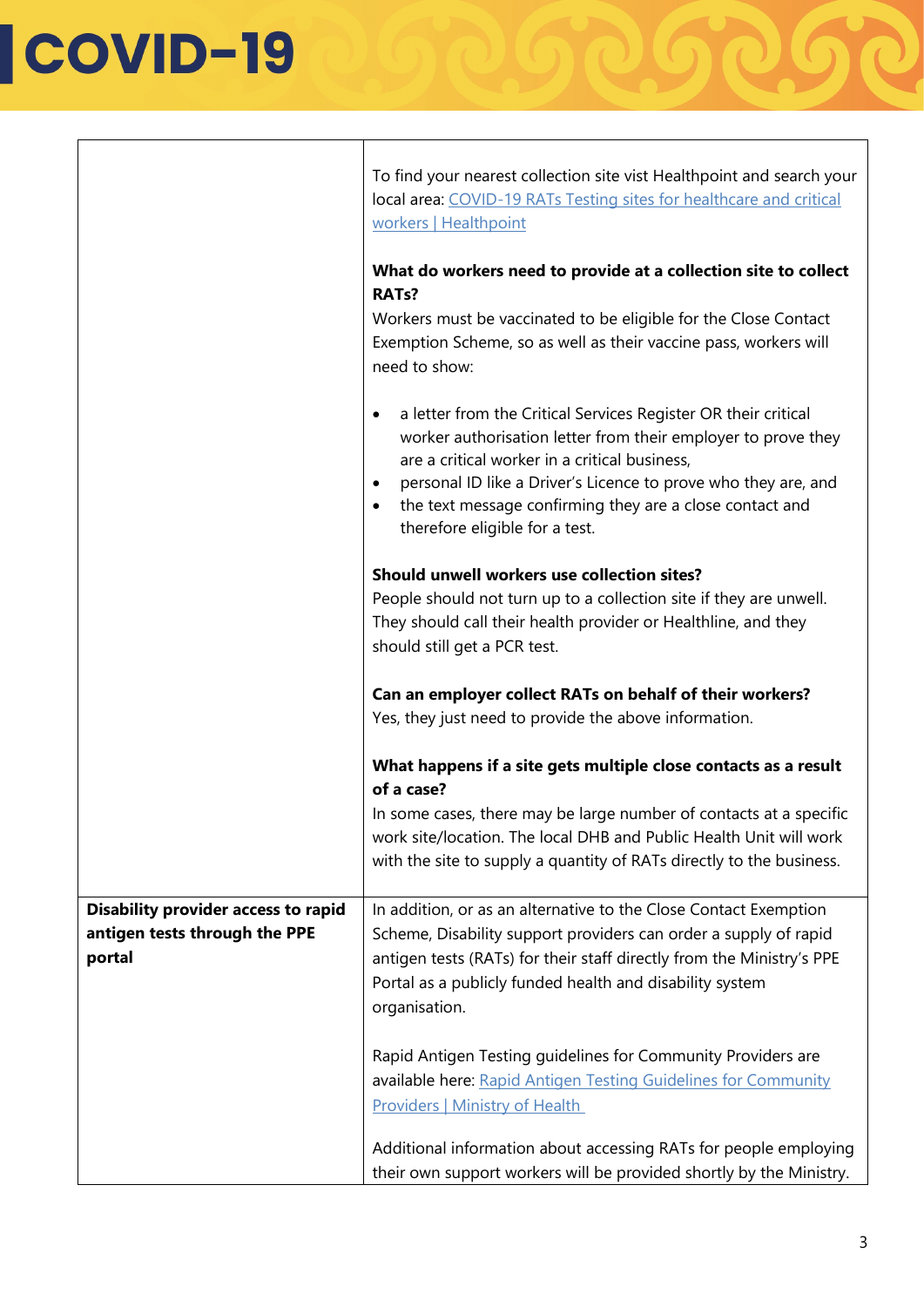| When to use rapid antigen tests | In Phase 2 of the Omicron response rapid antigen testing should<br>only be used to test workers identified as close contacts who do<br>not have any symptoms of COVID-19. If a positive result is<br>returned the person should get a PCR test to confirm the result and<br>immediately self-isolate.<br>Anyone who is symptomatic must get a PCR test and immediately<br>self-isolate until the PCR test result is confirmed.<br>Routine asymptomatic surveillance testing of workers who have not<br>been identified as close contacts using RATs is generally not part of<br>the Omicron testing plan. |
|---------------------------------|-----------------------------------------------------------------------------------------------------------------------------------------------------------------------------------------------------------------------------------------------------------------------------------------------------------------------------------------------------------------------------------------------------------------------------------------------------------------------------------------------------------------------------------------------------------------------------------------------------------|
|                                 | Read more about rapid antigen testing, including information for<br>priority populations and community providers here: Rapid Antigen<br><b>Testing   Ministry of Health NZ</b>                                                                                                                                                                                                                                                                                                                                                                                                                            |
| When to wear N95 masks          | The Ministry's Infection Prevention and Control (IPC) guidance for<br>selection of personal protective equipment (PPE) maintains that<br>P2/N95 particulate respirators should be used in specific<br>circumstances. These are:<br>when engaging with a confirmed case of COVID-19, or<br>when engaging with a person who is both a close contact<br>of a confirmed case and symptomatic.<br>The Ministry will now supply '1870+' P2/N95 particulate respirators                                                                                                                                          |
|                                 | as part of the PPE kit. 1870+ particulate respirators fit a high<br>portion of the workforce (80 to 90 percent and higher) and have a<br>high level of fluid resistance.                                                                                                                                                                                                                                                                                                                                                                                                                                  |
|                                 | As a reminder, the Ministry does not supply PPE to be used outside<br>of the Ministry IPC quidance, and autonomous decisions for<br>receptionists and those screening and seeing patients in low and<br>moderate risk settings to utilise P2/N95 or 1870+ particulate<br>respirators must be met through alternative supply arrangements.                                                                                                                                                                                                                                                                 |
|                                 | A medical mask should be utilised in most other scenarios.                                                                                                                                                                                                                                                                                                                                                                                                                                                                                                                                                |
|                                 | The Ministry continually reviews its IPC guidance and in the event<br>of changes, these will be communicated, including information<br>around accessing appropriate PPE.                                                                                                                                                                                                                                                                                                                                                                                                                                  |
|                                 | Learn more here: COVID-19: Infection prevention and control<br>recommendations for health and disability care workers   Ministry                                                                                                                                                                                                                                                                                                                                                                                                                                                                          |

26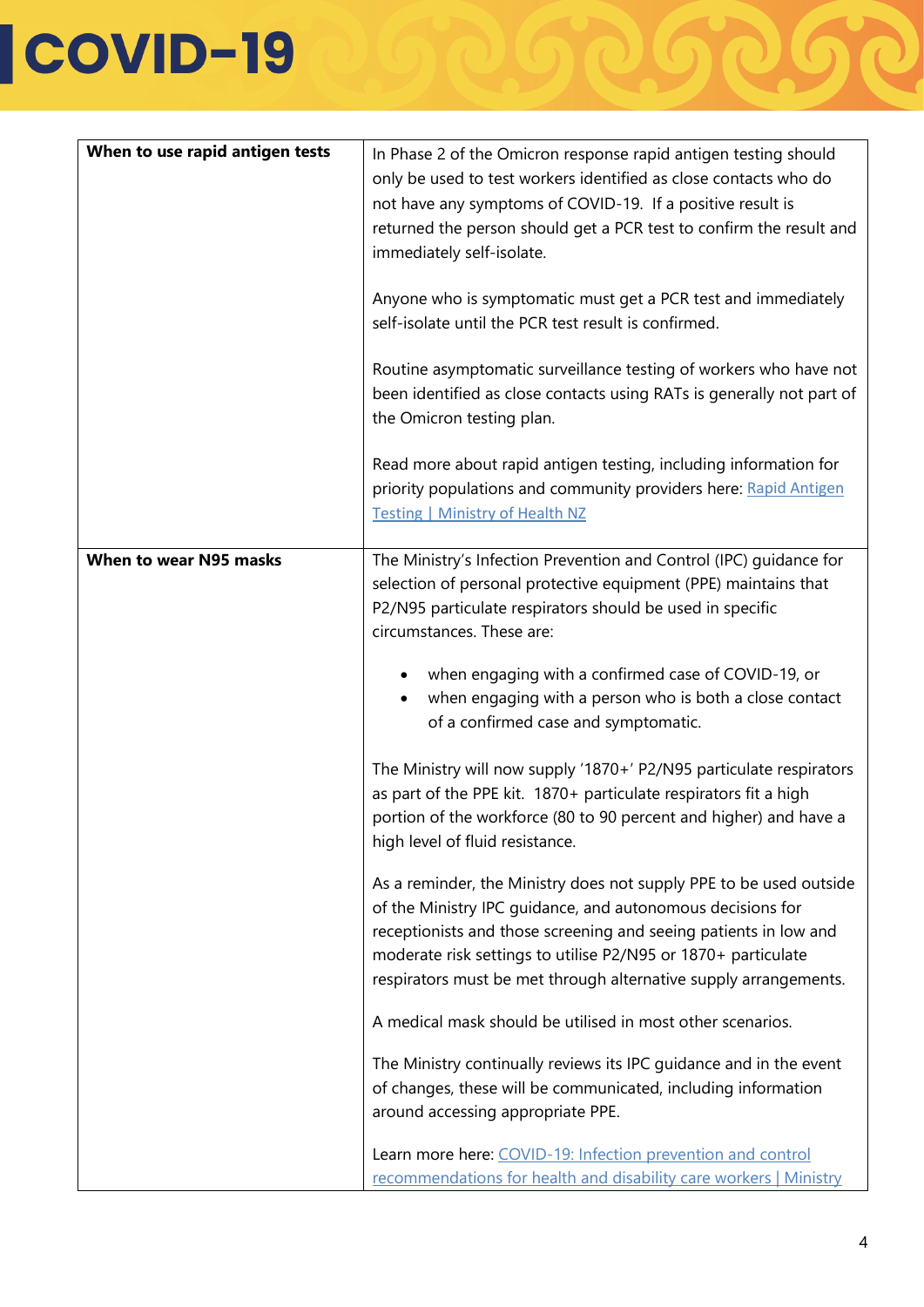|                                              | of Health NZ                                                                                                                                                                                                                                                                                                                                                                                                                                                                                                                                                                                                                                                                                                                                                                                                                                                                                                                                                                                                                                                                                         |
|----------------------------------------------|------------------------------------------------------------------------------------------------------------------------------------------------------------------------------------------------------------------------------------------------------------------------------------------------------------------------------------------------------------------------------------------------------------------------------------------------------------------------------------------------------------------------------------------------------------------------------------------------------------------------------------------------------------------------------------------------------------------------------------------------------------------------------------------------------------------------------------------------------------------------------------------------------------------------------------------------------------------------------------------------------------------------------------------------------------------------------------------------------|
| How to access N95 masks                      | N95 masks and PPE kits are being distributed in different ways to<br>the sector and the Ministry is working to finalise where kits will be<br>deployed. In the meantime, N95s can be arranged through your<br>local DHB for anyone who must engage with a confirmed case of<br>COVID-19, or with a person who is both a close contact of a<br>confirmed case and symptomatic.                                                                                                                                                                                                                                                                                                                                                                                                                                                                                                                                                                                                                                                                                                                        |
| <b>Mask fit checks</b>                       | Workers should perform a fit check (also called a seal check) before<br>engaging with confirmed COVID-19 positive cases, or people<br>considered high-risk based on an IPC risk assessment. If the mask<br>does not fit properly, they should take alternative precautions. For<br>example, finding an alternative mask or having another staff<br>member conduct the engagement.<br>Guidance on fit checks can be found on the Ministry of Health's IPC<br>webpage: Infection Prevention and Control recommendations for<br>health and disability workers   Ministry of Health NZ<br>To read guidance on IPC practices and use of PPE in health and<br>disability care settings for COVID-19 visit: IPC recommendations for<br>health and disability workers   Ministry of Health NZ                                                                                                                                                                                                                                                                                                                |
| Preparedness for people with<br>disabilities | People with disabilities and their households need to prepare in<br>case they or a member of their household or their care support<br>network is affected by COVID-19.<br>The first step in planning is to prepare for self-isolating at home.<br>Visit: Prepare for COVID-19   Covid-19.govt.nz and use the COVID-<br>19 Readiness Checklist to formulate a household plan: COVID-19<br>Readiness Checklist   Covid-19.govt.nz<br>It is also important that anyone who is care dependent has a<br>written care plan in place so that if their carer becomes unwell and<br>emergency alternate care is required, the care plan can easily be<br>shared with a new carer. This will help enable the safe continuity of<br>care, regardless of the carer or the care setting.<br>Care plans could be developed with the person's Care Provider or<br>people with disabilities and their families can use the excellent<br>Emergency Care Planning tools available on the Carers NZ website.<br>Important things to consider include:<br>tolerance of medications<br>tolerance around needles, etcetera |